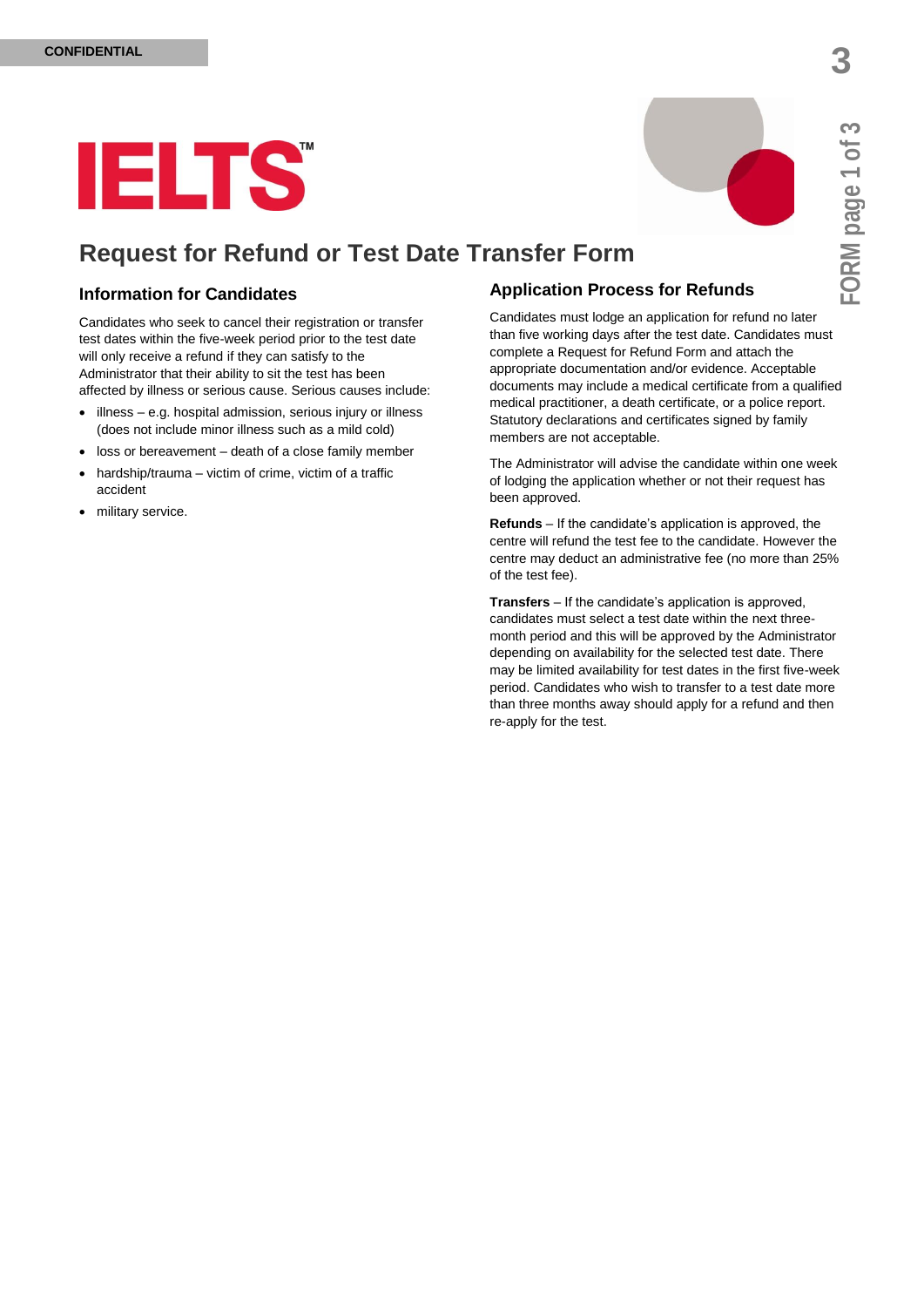

# **Request for Refund or Test Date Transfer Form**

# **Personal details**

| Title:                           | Ms                                  |
|----------------------------------|-------------------------------------|
| Given names:                     |                                     |
| Surname:                         |                                     |
| Address:                         |                                     |
|                                  |                                     |
|                                  |                                     |
|                                  |                                     |
| Telephone:                       |                                     |
| Email:                           |                                     |
| Test date registered for:        |                                     |
| Request is for (tick one box): ( | Refund<br><b>Test Date Transfer</b> |
| Centre name/number:              |                                     |
| Preferred new test date:         |                                     |

# **Candidate statement** *(to be completed by the candidate)*

Please detail your grounds for applying for a refund or a test date transfer (attach extra sheet if there is insufficient space).

| Candidate signature:                                        |                              |         |                         |                     |          | Date: |       |  |
|-------------------------------------------------------------|------------------------------|---------|-------------------------|---------------------|----------|-------|-------|--|
| Received by:                                                |                              |         |                         |                     |          | Date: |       |  |
| Test centre use only: Previous Request for Refunds/Transfer |                              |         |                         |                     |          |       |       |  |
| Registered test date                                        | Date of prior<br>application |         | Grounds for application |                     |          |       |       |  |
|                                                             |                              | Medical |                         |                     | Personal |       | Other |  |
|                                                             |                              |         |                         |                     |          |       |       |  |
|                                                             |                              |         |                         |                     |          |       |       |  |
| Request (please select):                                    | <b>APPROVED</b>              |         |                         | <b>NOT APPROVED</b> |          |       |       |  |
| Authorised by:<br>(IELTS Administrator)                     |                              |         |                         |                     |          | Date: |       |  |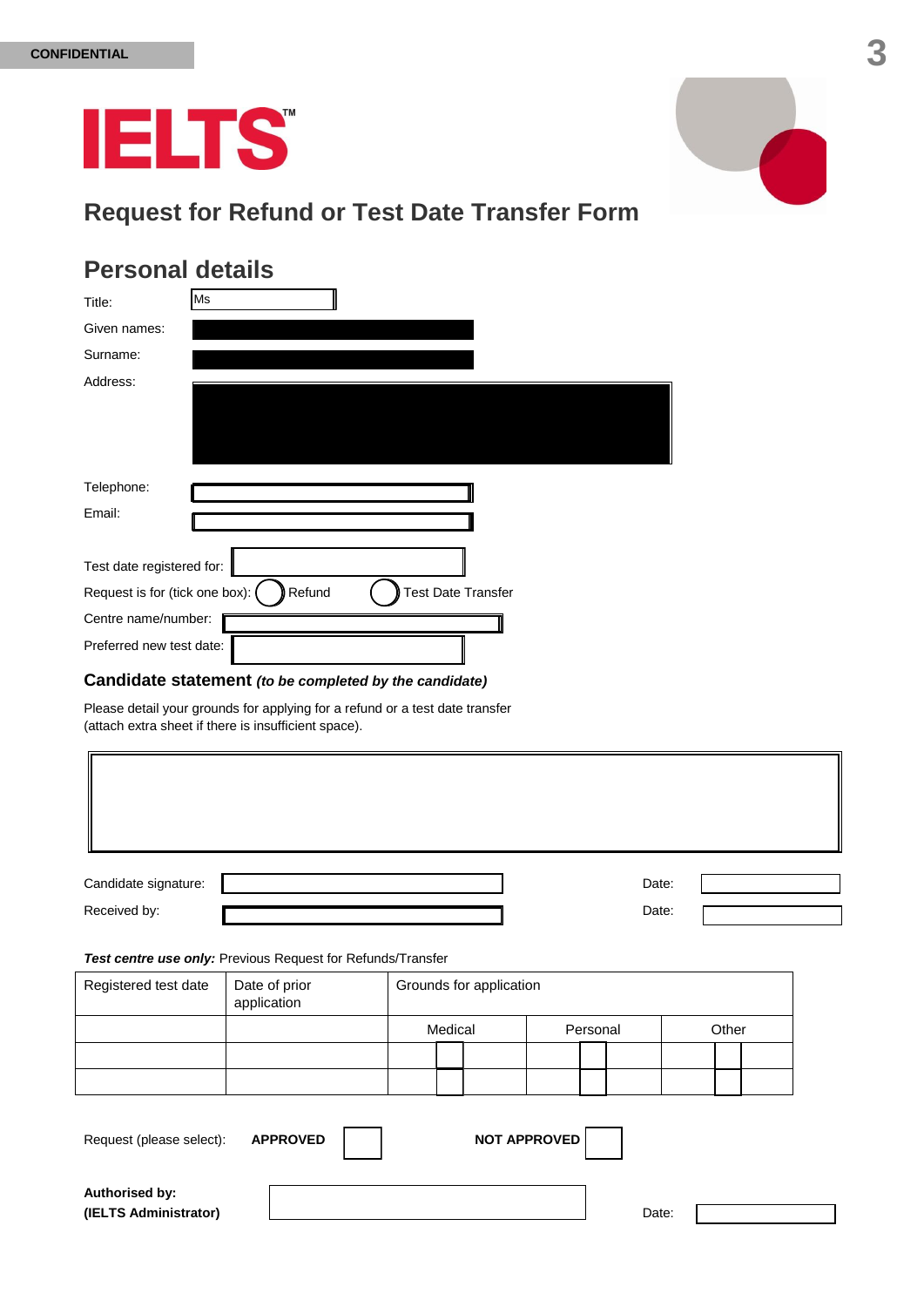



# **Request for Refund or Test Date Transfer Form**

#### **Supporting documentation / evidence: Medical (This form must be accompanied by an original medical certificate.)**

*Professional Practitioner Certificate* (to be completed by medical practitioner)

Date/s of consultation:

**Candidate affected on the test day** (please circle appropriate letter):

|    | A totally unable to sit exam                    | specify period |
|----|-------------------------------------------------|----------------|
| В  | very severely affected but able to sit exam     | specify period |
|    | <b>C</b> severely affected but able to sit exam | specify period |
| D  | moderately affected but able to sit exam        | specify period |
|    | <b>E</b> slightly affected but able to sit exam | specify period |
| F. | unable to assess ability to sit exam            | specify period |

**Candidate affected at some time prior to the test day (**please circle appropriate letter):

|   | A totally unable to sit exam                    | specify period |
|---|-------------------------------------------------|----------------|
| В | very severely affected but able to sit exam     | specify period |
|   | <b>C</b> severely affected but able to sit exam | specify period |
| D | moderately affected but able to sit exam        | specify period |
|   | <b>E</b> slightly affected but able to sit exam | specify period |
|   | <b>F</b> unable to assess ability to sit exam   | specify period |

**Remarks:** nature of illness and other relevant information (with reference to the candidate's capacity to sit an exam) which will assist in any assessment of this application for special consideration.

| Practitioner's name:              |        |  |
|-----------------------------------|--------|--|
|                                   |        |  |
| Address:                          |        |  |
|                                   |        |  |
|                                   |        |  |
|                                   |        |  |
| Phone number:                     |        |  |
| Provider number: (if applicable): | Stamp: |  |
| Signature:                        |        |  |

**Supporting documentation / evidence: Other** (police report, military service notice, death notice). Please specify and attach relevant documentation/evidence

*The information on this form is collected for the primary purpose of assessing your request for a refund/test date transfer. If you choose not to complete all the questions on this form, it may not be possible for the test centre to process your request.*